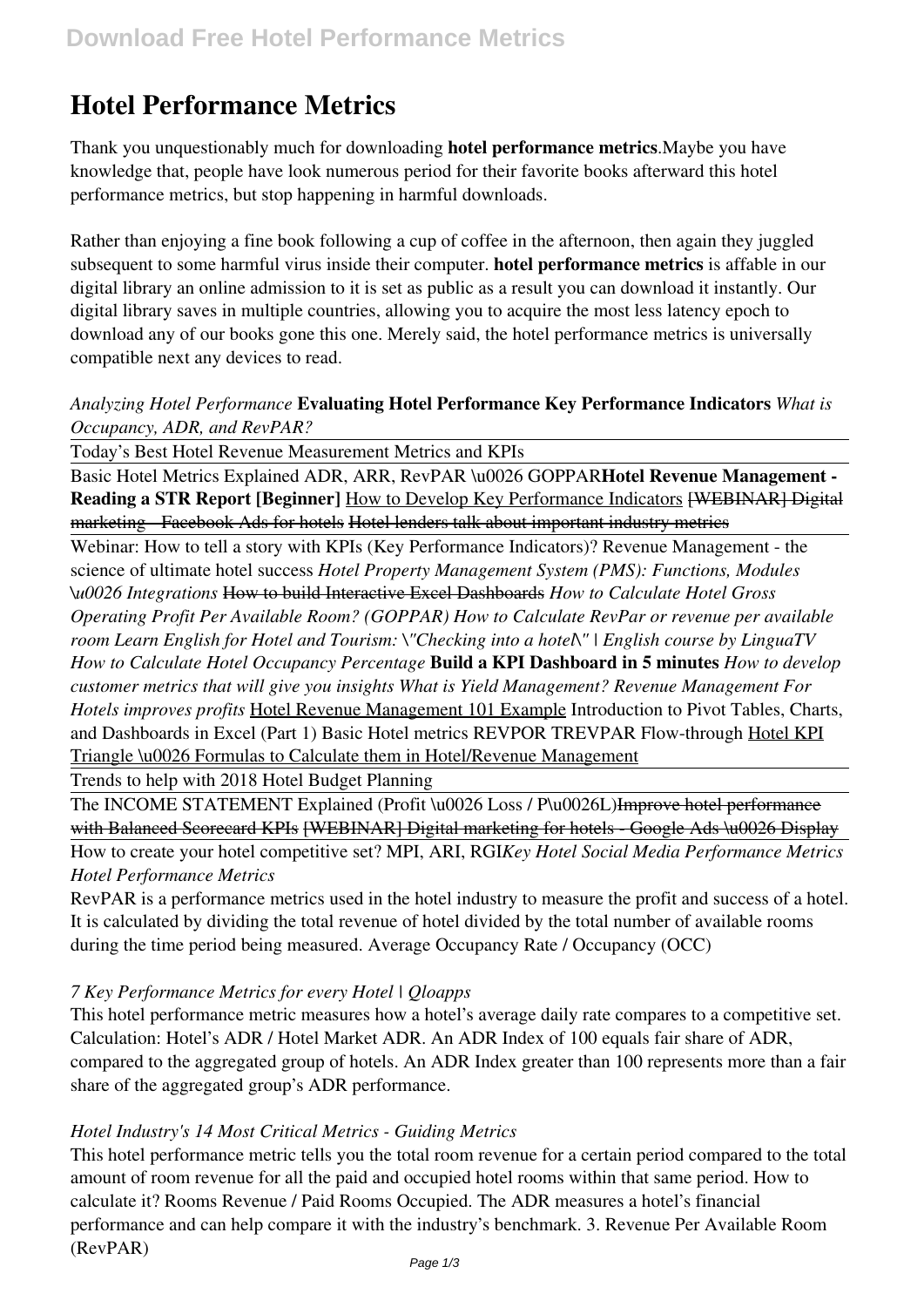#### *10 metrics to measure your hotel's success – GuestU*

The most critical and simplest measure of performance for hotels in the occupancy rate. Measured as the percentage of available rooms occupied over a specific period of time. Occupancy  $\%$  = Rooms Occupied / Rooms Available. ADR – Average Daily Rate. Measured simply as the average price paid per room on a given day.

#### *6 Key Performance Indicators for Hotels - MyPlace*

Current performance metrics are still valued by the n majority of hoteliers Majority of hoteliers are very interested in new measurement metrics, in particular nRevPAR and RevPAC. These new measures more accurately measure the performance of hotels

## *New Study - Are new Metrics needed for Hotel Performance?*

ARI is used to measure a hotel's ADR performance compared to its competitive set. You find ARI by dividing your hotel's ADR by your competitive set's ADR and multiplying the result by 100. Analyzing fair share principle is same as MPI, where any number below 100 indicates poor performance, while anything above 100 is excellent.

#### *The most important metrics for hotel revenue managers ...*

Indeed, in addition to total revenue, metrics such as total room sales, room occupancy rates, and advance reservations should also be monitored and analyzed to optimize hotel performance. 5. Gross Operating Profit. At the highest level of a hotel's financial performance is Gross Operating Profit (or GOP). Simply put, GOP is a KPI that measure a hotel's profits after all operating expenses have been subtracted.

# *18 Essential Hotel KPIs & Hospitality Industry KPIs ...*

The most commonly used hotel performance metric today, the RevPAR provides managers with the average daily revenue generated per available room. While the metric effectively combines occupancy and ADR data to produce a more complete picture of a hotel's performance, it does have its drawbacks.

#### *How to measure Hotel's performance? Key performance ...*

Hotel Clients, including customer value perceptions, loyalty, and profitability. Leisure Services, including tennis, skiing, golf, and swimming pools. Each scorecard combines 12 to 16 KPIs to give you a clear, accurate picture of your hotel's performance in one of these specific areas. Using these indicators, your CEO can define strategic goals for the whole company, and then delegate complete scorecards with appropriate KPIs to lower-level managers in each department.

#### *Hotel Balanced Scorecard and KPIs*

The value of this is it standardizes your comparison across an estate of hotels and puts your performance in the context of the competitive set; rather than on the basis of the actual number. To get to an index you calculate your ADR divided by the average consolidated market ADR. Let's look at January 2014 in this example below.

#### *How To Find The Right Benchmarking KPIs For Your Hotel*

Here are some key performance indicators to measure the results of your hotel revenue management strategy: REVPAR – Room Revenue per available Room TREVPAR – Total Revenue per available Room TREVPEC – Total Revenue per Client

# *Hotel KPI: REVPAR, GOPPAR, TREVPAR, TREVPEC, REVPAM, REVPASH*

Introduced by revenue management expert Ira Vouk, the ARPAR is by far one of the most efficient